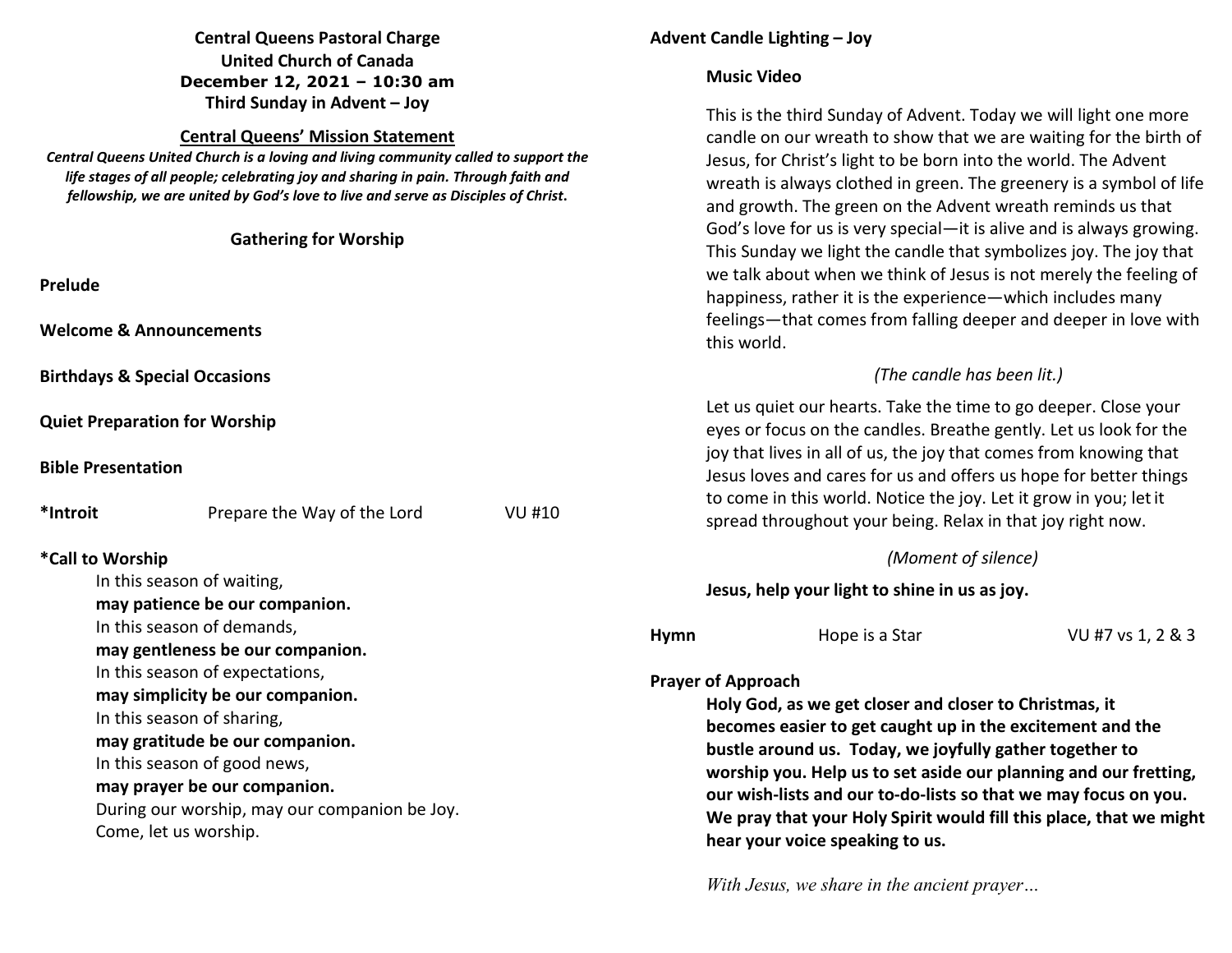| Responsive Reading - Isaiah 12:1a-6                                                                                                                     |                                                                                                                                                                                                           | <b>VU #880</b> | <b>Listening for the Word</b>                   |                                                        |               |  |
|---------------------------------------------------------------------------------------------------------------------------------------------------------|-----------------------------------------------------------------------------------------------------------------------------------------------------------------------------------------------------------|----------------|-------------------------------------------------|--------------------------------------------------------|---------------|--|
| *Hymn                                                                                                                                                   | God of All Places                                                                                                                                                                                         | Vu #4 vs 1 & 2 | <b>Sacred Word</b><br>Zephaniah 3:14-20         |                                                        |               |  |
| All God's Children                                                                                                                                      |                                                                                                                                                                                                           |                | Luke 3:7-18                                     |                                                        |               |  |
| * Hymn                                                                                                                                                  | God of All Places                                                                                                                                                                                         | Vu #4 vs 3     | Anthem                                          |                                                        |               |  |
| <b>Call of Confession</b>                                                                                                                               |                                                                                                                                                                                                           |                | Sermon                                          |                                                        |               |  |
| <b>Prayer of Confession</b>                                                                                                                             |                                                                                                                                                                                                           |                | <b>Reflective Music</b>                         |                                                        |               |  |
| We are called to prepare a new way: a way of generosity; a way<br>of justice; a way of compassion. When we ignore this call<br>we choose to be selfish: |                                                                                                                                                                                                           |                | <b>Prayers of Thanksgiving and Intercession</b> |                                                        |               |  |
| forgive us.<br>When we choose to be unfair:                                                                                                             |                                                                                                                                                                                                           |                |                                                 | <b>Responding to the Word</b>                          |               |  |
| forgive us.<br>When we choose to be indifferent:                                                                                                        |                                                                                                                                                                                                           |                | *Hymn                                           | Hark the Glad Sound                                    | <b>VU #29</b> |  |
| forgive us.                                                                                                                                             | Oh God, may our spirits be open to your call.                                                                                                                                                             |                | *Blessing                                       |                                                        |               |  |
| (Silent reflection)                                                                                                                                     |                                                                                                                                                                                                           |                | *Choral Benediction                             | A Light is Gleaming                                    | <b>VU #82</b> |  |
| Silence                                                                                                                                                 |                                                                                                                                                                                                           |                | Postlude<br>* Please stand as you are able      |                                                        |               |  |
| <b>Assurance of God's Love</b>                                                                                                                          |                                                                                                                                                                                                           |                | <b>Ministers</b>                                | All of us                                              |               |  |
| <b>Presentation of Our Gifts</b>                                                                                                                        |                                                                                                                                                                                                           |                | <b>Clergy</b><br><b>Office Hours</b>            | <b>Rev Greg Davis</b><br>Tuesday, Wednesday & Thursday |               |  |
| <b>Offertory Invitation</b>                                                                                                                             |                                                                                                                                                                                                           |                | Office Phone                                    | $9 am - 12 pm$<br>902-964-2291                         |               |  |
| <b>Offertory</b>                                                                                                                                        | In the Bleak Midwinter                                                                                                                                                                                    | VU #55 vs 4    | Email                                           | minister@cquc.ca                                       |               |  |
| *Presentation of Offering                                                                                                                               |                                                                                                                                                                                                           |                | <b>Ministry of Music</b><br>Website             | <b>Kirk Neville</b><br>https://cquc.ca/index.htm       |               |  |
| *Offertory Prayer                                                                                                                                       | Just and joyful God, we bring our gifts with hearts that rejoice in<br>your goodness to us, in Christ and in creation. Send your Holy<br>Spirit to bless them and us with the power to shine the light of |                | Phone<br>Email                                  | 902-786-9222<br>nevillevurry1@hotmail.com              |               |  |

**Church Office**

 **Christ into lives where Jesus can turn despair into joy. Amen**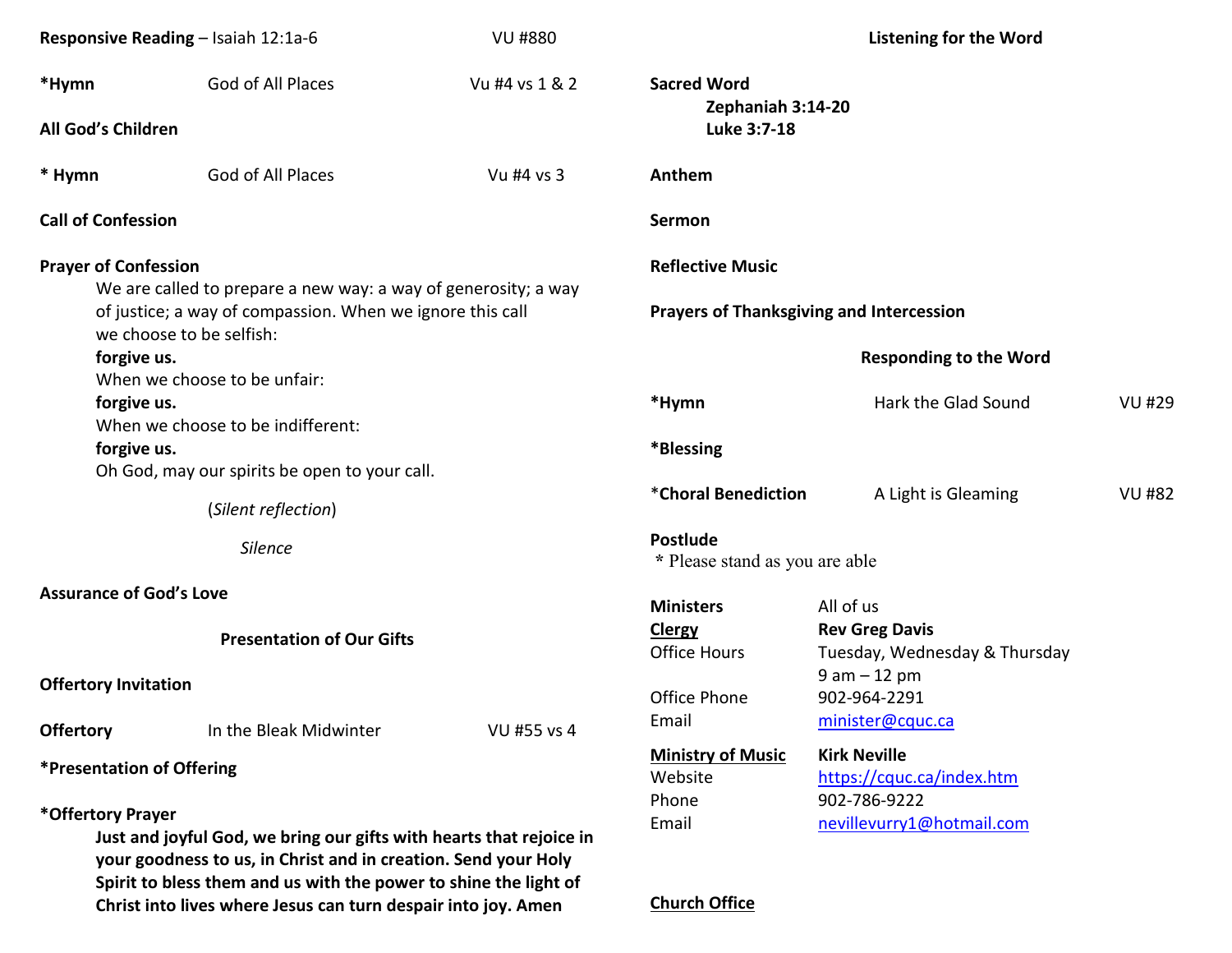Office Hours Wednesday & Thursday 9 am – 12 pm Phone 902-964-2221 Email office@cquc.ca

**A Warm Welcome to All** – We are delighted you've joined us. May God's word today strengthen your faith, inspire curiosity and learning, and motivate your service of others. All are welcome.

## **Life and Work of Our Church**

**Greg's Office Hours:** Tuesday, Wednesday and Thursday from 9 am – 12pm. If anyone is in the hospital or would like a visit from Greg, please call him at 902-964-2291. If you wish to meet with Greg outside the scheduled hours, please call 902-964-2291 or email minister@cquc.ca for an appointment.

**In-Church Services:** Registration is **required**. To register, please call 902- 964-2221 or email office@cquc.ca. If you are registering **after 12 pm Thursday**, please text or call Velda at 902-940-7674. Masks are **required.**It was passed at the official Board meeting that masks are required to attend church services. This decision was made out of an abundance of precaution for the unvaccinated 5-11-year-old and immune compromised among us.

**Sunday Worship Cancellations** – In the event of inclement weather, an announcement will be made by radio on Ocean 100 by 9 am. It will also be posted on our website and Facebook page if our church service is cancelled.

**Christmas Carol Service** – Central Queens United Church Musical Friends invites you to attend a Christmas Carol Service next Sunday, December  $19<sup>th</sup>$ , at 7 pm. Admission is a good will offering. Masks are required. Please contact the office at 902-964-2221 or Velda at 902-940-7674 to reserve a space.



**Rosewood Service** will be held this Thursday, December 16<sup>th</sup>, at 2 pm at Rosewood.

**Scent-Free** – *"No scents make good sense."* Recognizing that some of our church attendees have sensitivity and/or allergic reactions to various fragrant products, you are asked not to use scented products. Thank you for your cooperation so that everyone can attend our church.

**E-Transfers** – Central Queens United Church is set up to accept E-Transfers. If you wish to give your offerings through E-Transfer, please send via email to veldabertram@gmail.com.

**FundScrip** –Today is the last day before 2022 to place your Fundscrip order with Janet. You can reach Janet by phone (902-393-1527) or email (jhowes1969@gmail.com). E-transfers accepted. Promotions for December are: Swiss Chalet/Montana's - 10%; Winner's/Homesense - 8%; Boston Pizza - 10%; Shell - 3%; Staples - 4%; Old Navy/Gap - up to 9%; Giant Tiger - 5%. The first order date for 2022 is Sunday, January 9<sup>th</sup>.

### **Christmas Services**

| Inter-generational Christmas Eve Service   | December 24 at 5:30 pm |
|--------------------------------------------|------------------------|
| <b>On-Line Christmas Communion Service</b> | December 25 at 10 am   |

**Central Queens Emmaus Walkers** – Come join us as we walk and chat every Thursday at 12 pm. Be sure to check Facebook each week to see where we will be meeting. All are welcome.

#### **Community News**

 **Stratford Community Choir Concert** featuring Autumn and Christmas music, will be held today at 2:30 pm at Park Royal United Church. Tickets: \$15/adult; \$20/family available at the door. Masks and Vax Pass required.

**Call for Companion Volunteers and Participants!** – The Alzheimer Society of PEI is thrilled to announce that they are currently recruiting volunteers and participants for the upcoming Island wide relaunch of their Volunteer Companion Program in January! This program matches a volunteer visitor with a person living with Alzheimer's disease or dementia for weekly visits. The volunteer provides companionship, conversation, and meaningful activity, while the care partner gets to take a break. Want to know more? An in-person information session will be held on Wednesday, December 15<sup>th</sup>, at 6 pm at the O'Leary Community Complex. Pre-registration required. To register or if you are interested in being a volunteer or a participant, contact Jaclyn Gallant jgallant@alzpei.ca / 902-214-1722. *Over . . .*